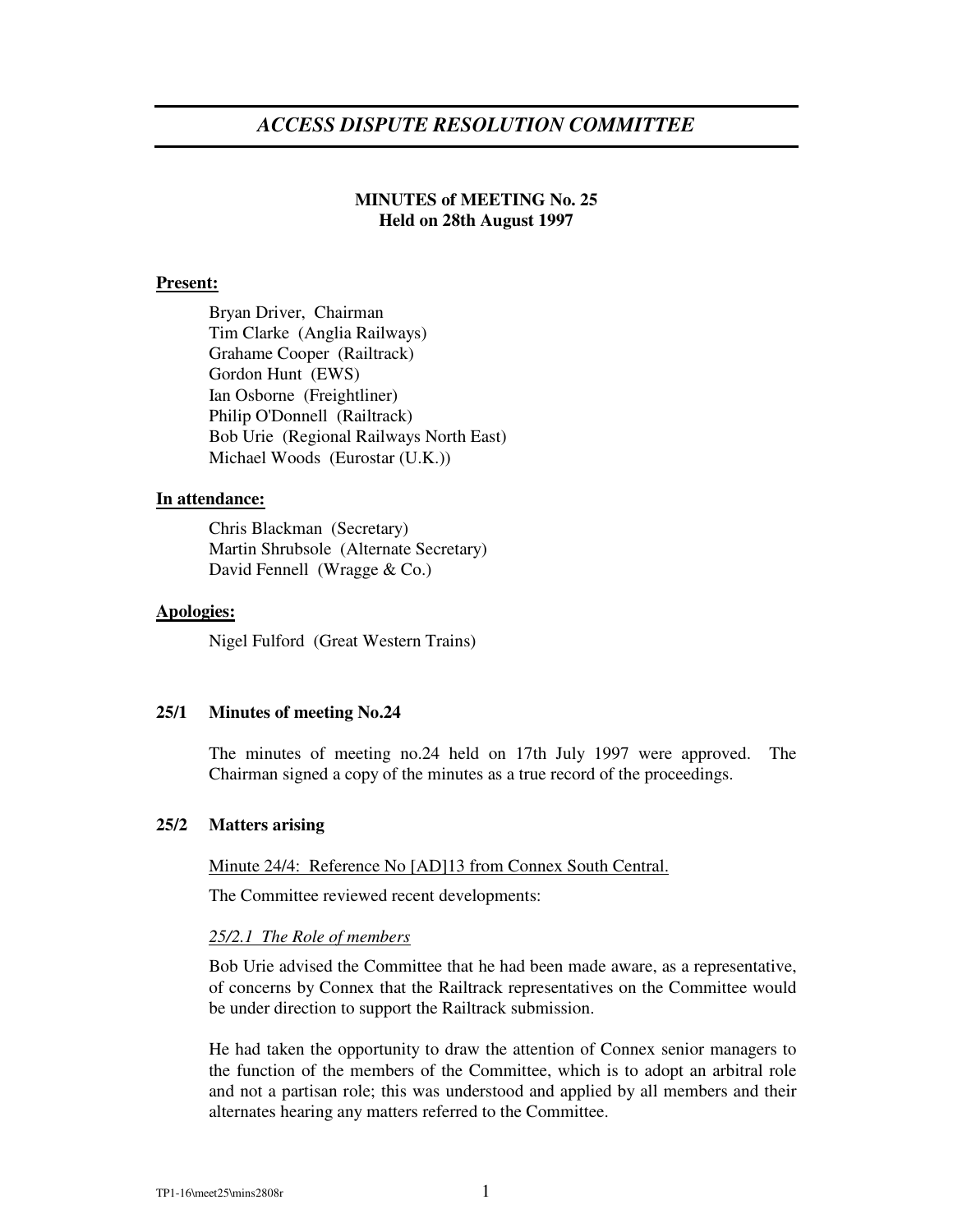The Chairman observed that this particular dispute has a status no different from any other. The Committee will deal with items referred to it dispassionately and in a manner which fulfills its arbitral role. There is no justification for any Party to believe otherwise.

### *25/2.2 Submissions from the Parties*

The Chairman commented that the members had now received two good, if lengthy, submissions from the Parties. He wished to see attempts by the lawyers of the two companies to get together, in the next week or so, to make an effort to establish precisely the areas of agreement, and the areas of outstanding disagreement. This will ease the process for hearing the evidence.

He referred to correspondence from the Parties and explained that the aim in accepting the request from Connex for a deferral of the formal hearing previously planned for 28th/29th August was to enable the expanded timescale to be used effectively as described above. Alternative dates of 4/5 or 8/9 September had been examined; however members' availability was such that a quorum, for either pair of dates, was proving difficult to achieve. Failing those dates, the Chairman's next availability would be 29th September.

Most members questioned the usefulness of a possible response from Connex to the Railtrack counter-submission, on the grounds that this could lead to a process of endless iteration. Members echoed the views of the Committee on previous occasions that they always prefer to receive a joint paper on the aspects that are agreed and disagreed, and where relevant setting out the differing viewpoints.

Thus, whilst members were not minded to receive additional papers on top of those already received, they declared that they would accept a short note submitted jointly by the parties that clarified the areas of agreement or disagreement; or, as a result of discussions by the parties jointly with lawyers, on the legal aspect of 'mistake'. In other words the dispute will be heard on the basis of the documents already received, with further information only if it is provided through joint submission; this accords with Rule A5.11.4.

They also stressed that they were well aware of the potential gravity of the financial impact of their decision on the matter.

It was noted that Connex had asserted in their submission that there had been changes in the method (and manner) of recording, but neither party had expanded or commented further on this aspect. Members would expect to obtain clarification of this from the parties.

The Chairman commented that Access Condition B5 refers to co-operation between the Parties; members would wish to see evidence of this aspect of due process demonstrated at the hearing.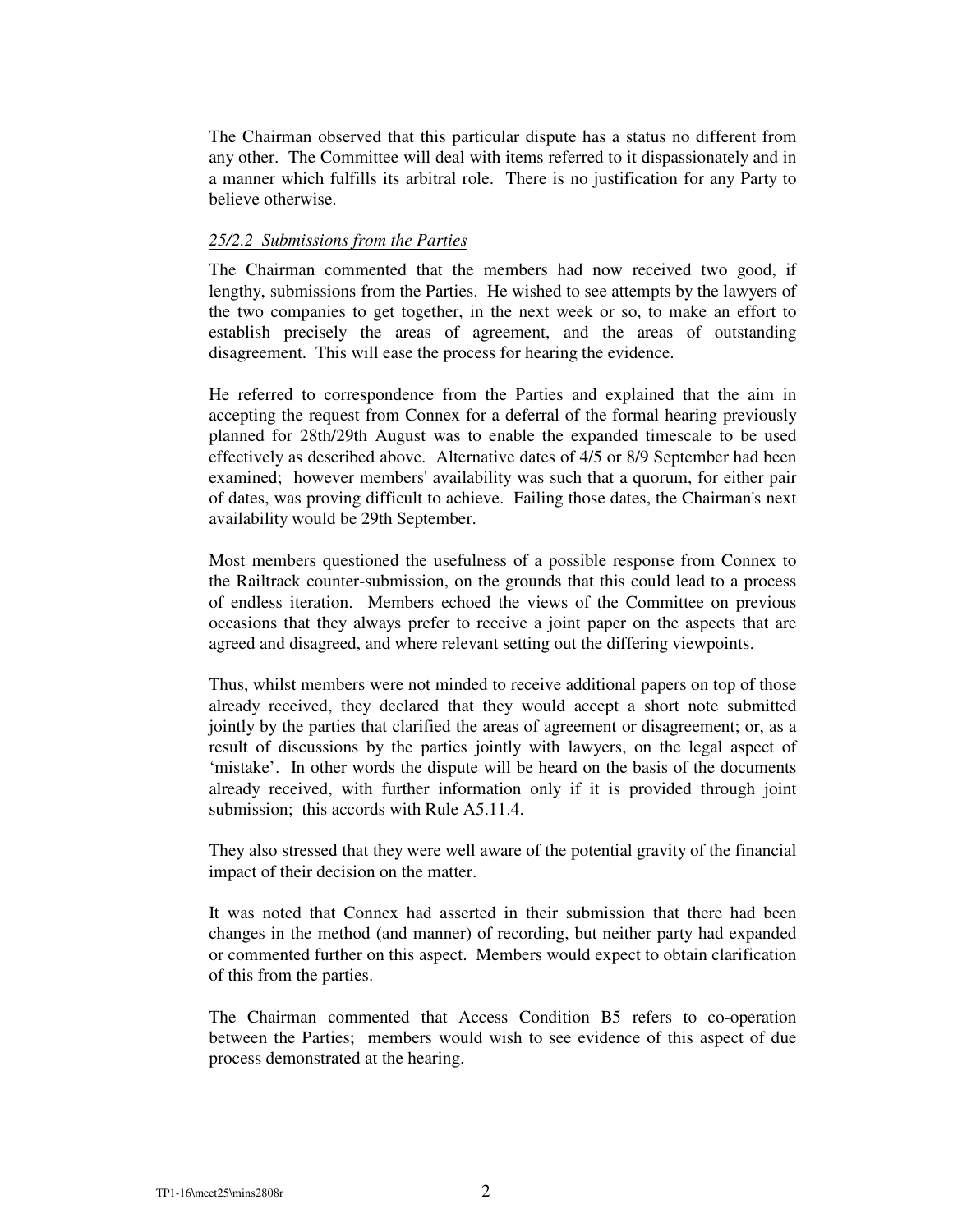# *25/2.3 Preparations for a hearing*

It was agreed that:

- a) the Parties would be sent the approved minutes of the meeting of 17 July;
- b) a number of dates in October will be offered by the Committee to the Parties for a hearing and the Parties will be asked jointly to agree two dates with a third as reserve;
- c) the Committee would field the same team throughout for the hearing when reconvened;
- d) the Parties will be granted the opportunity to present a short paper clarifying aspects of agreement and disagreement; and
- e) no additional submissions will be accepted unless submitted jointly. Such papers will be considered in conjunction with the papers already tabled.

As the Parties had not agreed that there should be a sole hearing covering both the contractual issues and those appertaining to Network and Vehicle change, the Committee asserted that the Network and Vehicle Change Committee hearing should follow the ADRC in accordance with the timescales prescribed at the meeting on 17 July, i.e. approximately two weeks after the hearing of the main reference. The Committee noted that papers had been received from each party in respect of the Network and Vehicle Change aspects. Any further papers to that sub-committee should conform with the parameters specified above for ADRC.

# **25/3 Tenancy agreement with Railtrack Property**

The Committee noted that the tenancy agreement under negotiation with Railtrack Property Board requires that the name of the 'tenant' be identified. Members agreed that they wished the Secretary to be the nominated agent on behalf of the Committee.

**Action:** Secretary

### **25/4 Circulation of minutes**

Members agreed that, consequent upon the sale of Railfreight Distribution, it would no longer be necessary to circulate minutes, determinations and other documents to the British Railways Board.

Members also agreed to accept the request from the Association of Train Operating Companies (ATOC) that it should receive a copy of Committee determinations.

**Action:** Secretary

### **25/5 Centre for Dispute Resolution**

Members present were pleased to note that the Committee had been admitted as a member of the Centre for Dispute Resolution (CEDR).